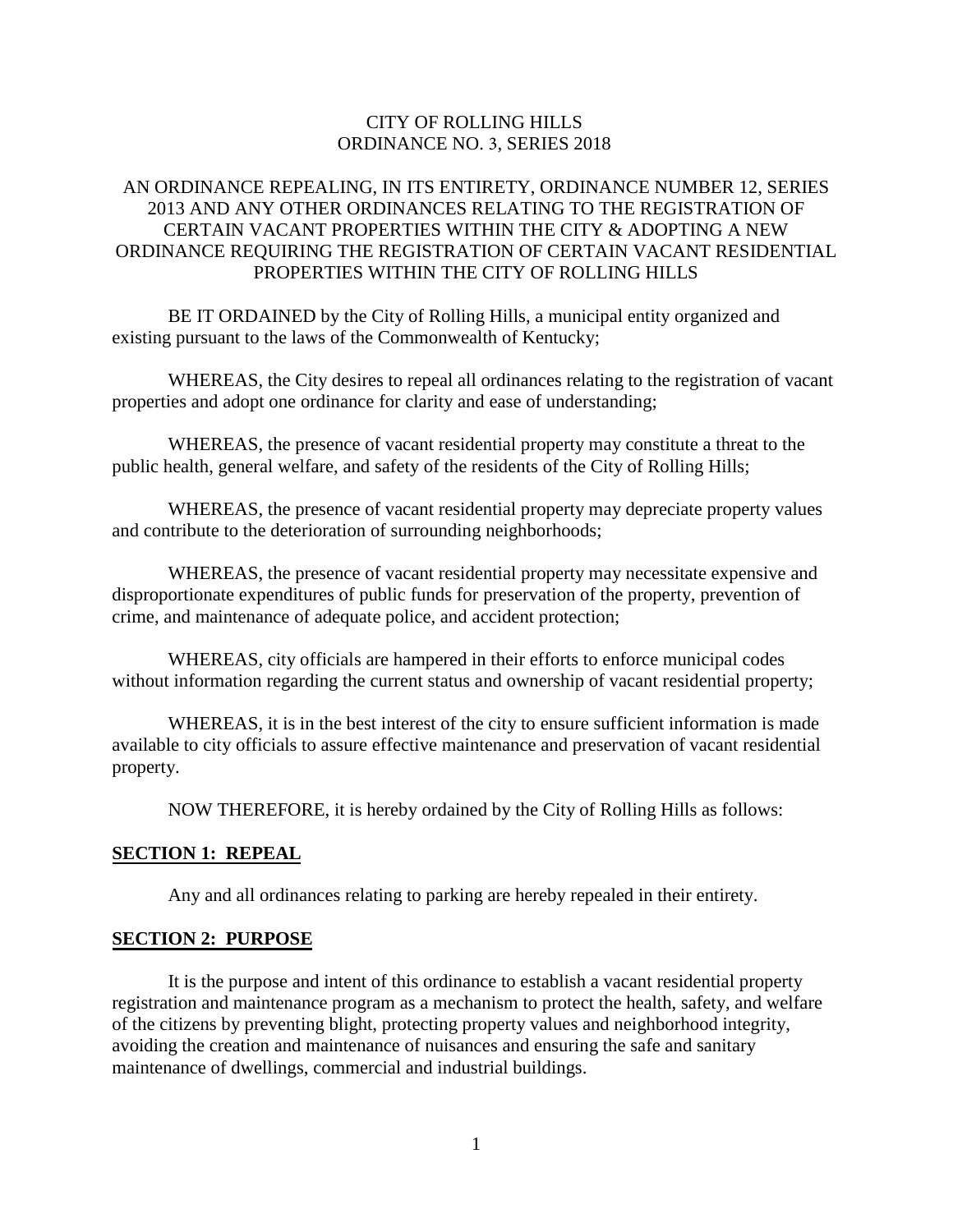#### **SECTION 3: DEFINITIONS**

For purposes of this Ordinance, the following terms, words and phrases shall have the following meanings, respectively:

- 1. Creditor- means a federal or state chartered bank, savings bank, savings and loan association, or credit union, and any entity acting on behalf of the creditor named in the debt obligation including, but not limited to, servicers.
- 2. Residential Property- means real property that is for single family or multifamily residential use.
- 3. Commercial Property-refers to real property that is used for business activities, land that is intended to generate a profit, real estate that is used solely for business purposes and that is commonly, but not always, leased out to provide a workspace rather than a living space.
- 4. Vacant- means a residential property with no legal resident or tenant. Evidence of vacancy includes any condition that on its won, or combined with other conditions present, would lead a reasonable person to believe that the property is vacant. Such conditions include but are not limited to overgrown or dead vegetation, accumulation of flyers, mail, or trash, disconnected utilities, the absence of window coverings or furniture, and statements by neighbors, delivery persons, or government employees.

# **SECTION 4. SCOPE**

The provisions of this ordinance shall apply to all existing residential and commercial properties and structures in the City of Rolling Hills, regardless of condition, including all vacant land in the City of Rolling Hills.

# **SECTION 5. REGISTRATION**

- 1. Owners of real property are required to register all vacant properties with the City Clerk of the City of Rolling Hills within thirty (30) days of the property becoming vacant. Structures that are vacant property at the time of the adoption of the ordinance must register within thirty (30) days of the date of this ordinance taking effect.
- 2. Owners who are required to register their properties under this ordinance shall submit to the City Clerk the following information:
	- a. The name of the owner of the property.
	- b. Common address and tax parcel identification number of the property.
	- c. The date on which the property became vacant.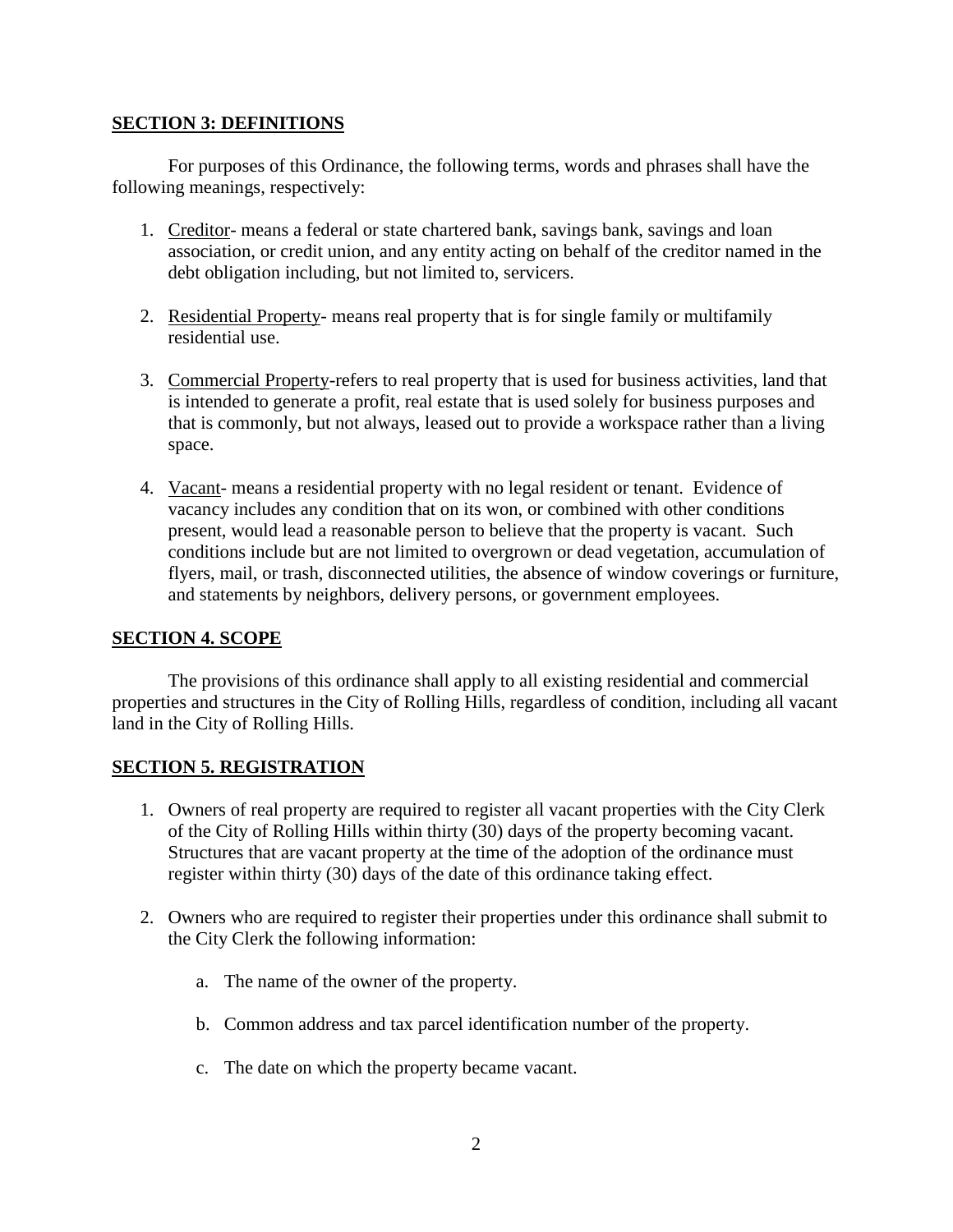- d. Affirmation of utility connections or disconnections.
- e. A mailing address where mail may be sent that will be acknowledged as received by the owner. If certified mail/return receipt requested is sent to the address and the mail is returned marked "refused" or "unclaimed," or if ordinary mail sent to the address is returned for whatever reason, then such occurrence shall be prima facie proof that the owner has failed to comply with this requirement.
- f. The name of an individual responsible for the care and control of the property. Such individual may be the owner, if the owner is an individual, or may be some person or organization other than the owner with whom the owner has contracted.
- g. A current address, phone number, fax, and email address (if fax and email addresses are available) where communications may be sent that will be acknowledged as received by the owner or an individual responsible for the care and control of the property. If certified mail/return receipt requested is sent to the address and the mail is returned marked "refused" or "unclaimed," or if ordinary mail sent to the address is returned for whatever reason, then such occurrence shall be proof that the owner has failed to comply with this requirement.
	- i. If the owner is a corporation, the registration shall provide the names and residence addresses of all officers of the corporation;
	- ii. If the owner is an estate, the registration shall provide the name and business address of the executor or administrator of the estate;
	- iii. If the owner is a trust, the registration shall provide the name and address of the trustee;
	- iv. If the owner is a partnership, the registration shall provide the names and residence addresses of the general partner;
	- v. If the owner is an individual, the registration shall provide the name and residence address of that individual person.
- 3. Registration Fee shall be set by the City of Rolling Hills by municipal order from time to time, to offset the cost of processing the form and administering compliance with this ordinance. In addition, in the case where the owner has failed to register, there shall be assessed any added cost incurred by the City in having to determine ownership, which may include, but is not limited to a title search.
- 4. Requirement To Update Information. If at any time the information contained in the registration form is no longer valid, the property owner shall within thirty (30) days file a new registration form containing current information. There shall be no fee to update the current owner's information.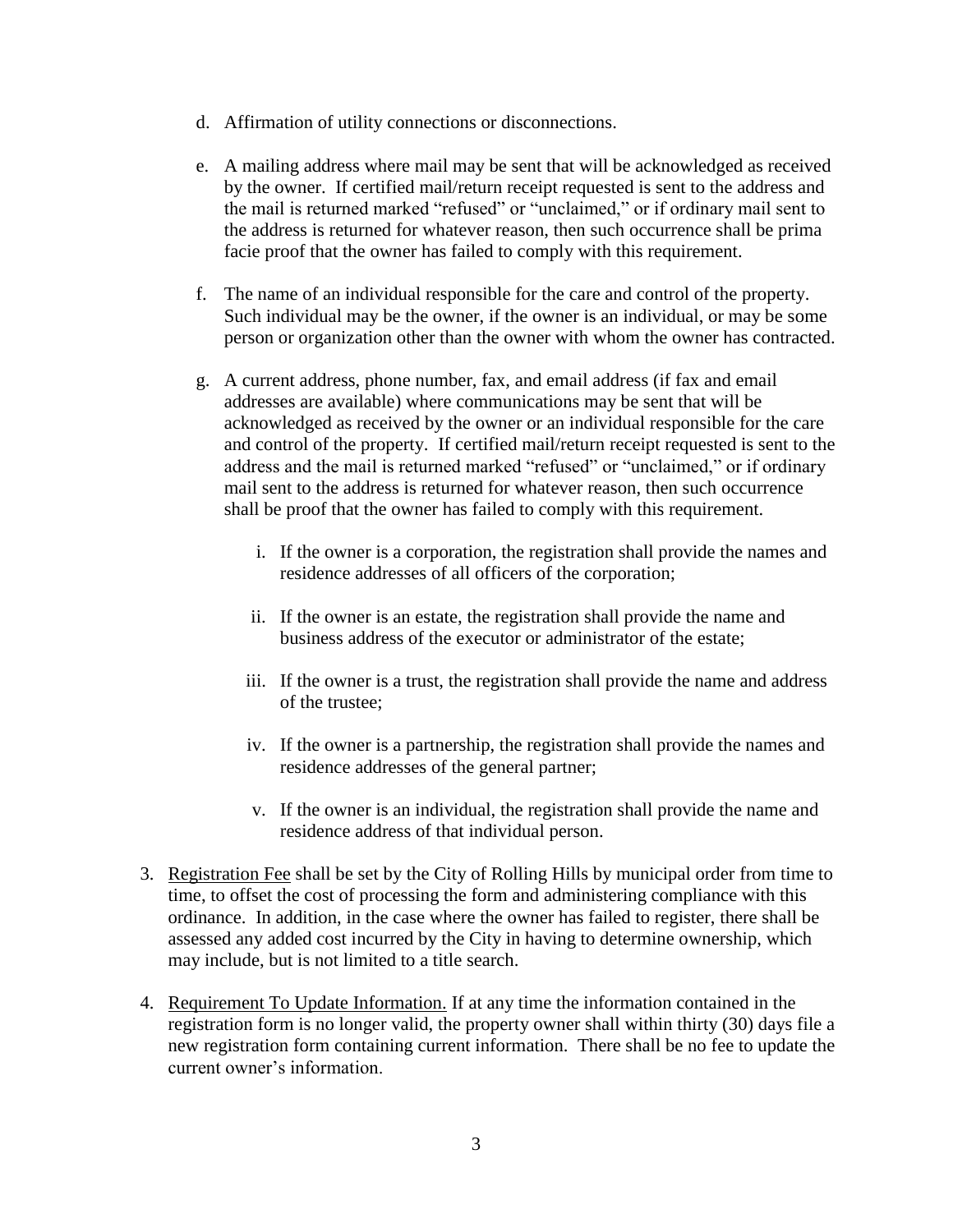- *5.* Renewal of Registration. Structures subject to this ordinance shall remain under the registration requirement as long as they remain vacant. This registration must be renewed and the registration fee paid at the end of each year if the structure on the property is still vacant.
- *6.* Removal from Registry. A real property owner, or agent of such owner, may apply to remove a property from the city vacant structure registry at such time as the property no longer contains vacant structure. Such application may be submitted to the city. The City Commission shall grant or deny such application within thirty (30) days.

## **SECTION 6. MAINTENANCE**

1. If a residential or commercial property becomes or remains vacant and the city determines the property is in violation of any city ordinance regulating nuisances, or any other ordinance relating to public safety, the city may notify the owner, or other contact person of record in the registration, of the violation by providing notice of the violation by certified mail, and require that the violations be corrected.

2. A notice of violation shall include a description of the conditions that give rise to the violation with the notice of the violation and shall provide a period of not less than two weeks from the recipient's receipt of notice to remedy the violation.

## **SECTION 7. ADMINISTRATIVE PROCEDURS/APPEALS**

Any person aggrieved by the refusal the City to approve an application for removal from the vacant structure registry may appeal the denial or other determination by filing with the city within ten (10) business days after the date of the denial or other determination, a written notice of the appeal setting forth the grounds therefore. The City shall act upon the appeal by placing the appeal on the next regularly scheduled City meeting and after reasonable discussion shall either affirm the decision or overturn the decision, with or without conditions.

# **SECTION 8. ENFORCEMENT**

- 1. If the property owner fails to remedy the violation within the stated period, the city may issue a citation and impose a fine against the creditor in the amount of \$150.00 per violation. Each day that a residential property remains in violation shall constitute a separate offense. |
- 2. Any property owner that fails to register a vacant residential property with the city or fails to update or renew a registration, shall be subject to a civil fine of \$150.00 payable to the city for each day of delinquency.

FURTHER, this ordinance shall take effect upon approval, passage and publication as required by law.